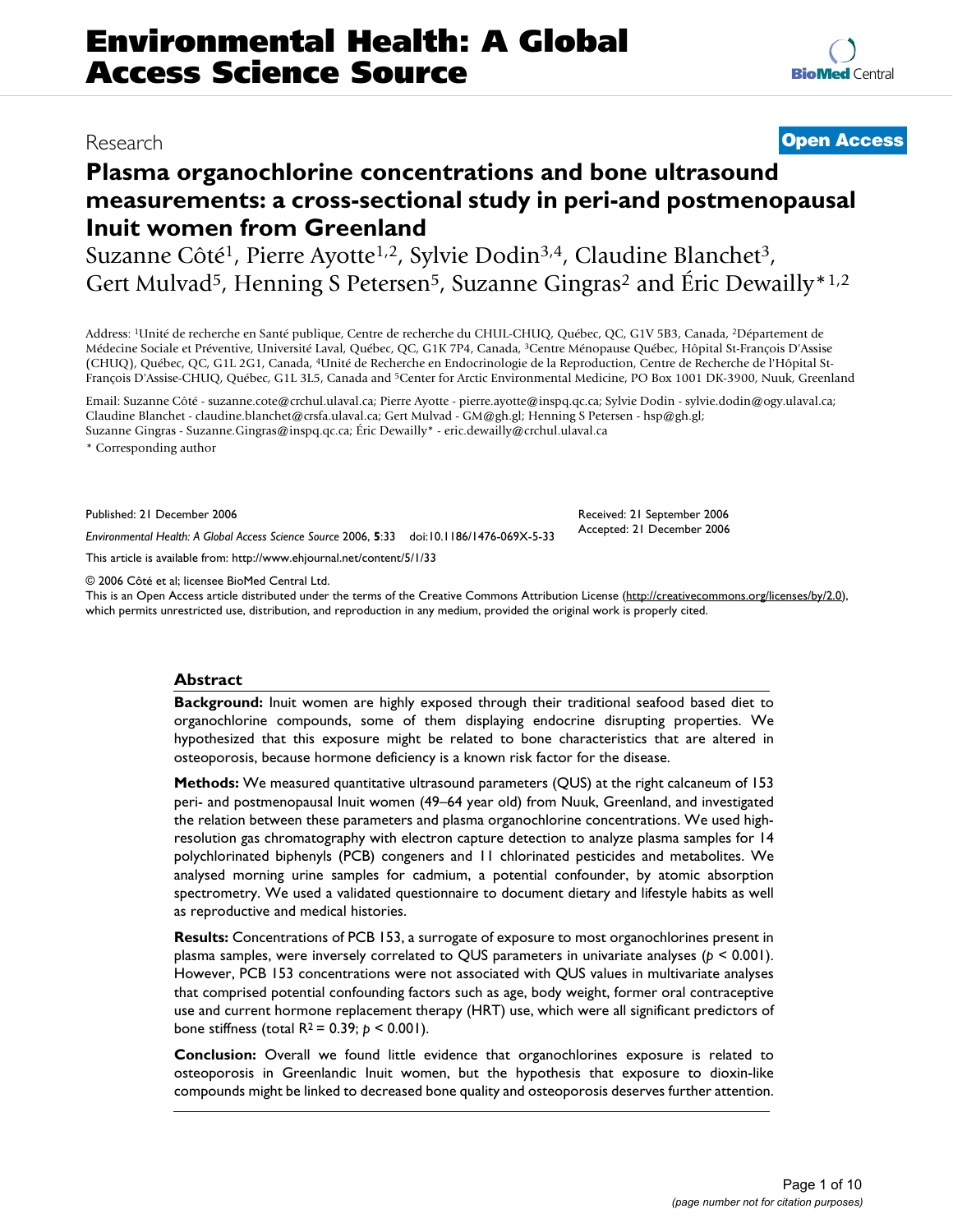# **Background**

Osteoporosis is commonly defined as a decrease in bone mineral density (BMD) and the microarchitectural deterioration of bone tissue [1]. It is a multifactorial chronic disease that may progress silently for decades until characteristic fractures occur late in life. This bone fragility increases considerably the risk of osteoporotic fractures, such as those of the distal radius, humerus, spine and hip that often appear in older women following a minimal trauma. Hip fractures lead to rehabilitation problems and greatly decrease the quality of life [2,3].

Risk factors for osteoporosis in women include advanced age, small body size, cigarette smoking, hormone deficiency, genetics, low physical activity, low intake of calcium and vitamin D, menopausal status, the use of certain drugs (eg, glucocorticoids) as well as several medical disorders [4,5]. Exposure to environmental chemicals that are able to disrupt the hormonal equilibrium might represent another risk factor for this disease [6]. More specifically, in view of the important role of estrogen deficiency in the osteoporotic process [7], compounds that can interact with estrogen receptors or alter estrogen metabolism could be involved in the pathogenesis. Certain environmental chemicals that are part of the organochlorine (OC) family, a group of persistent and bioaccumulative chemicals that have been used extensively in agriculture and various industrial applications between 1930 and 1980, can modulate the estrogen signalling pathway, namely polychlorinated biphenyls [8], β-hexachlorocyclohexane [9] and 2,3,7,8-tetrachlorodibenzo-*p*-dioxin and structurally-related compounds [10-12]. Results from two recent studies suggest a possible relation between osteoporosis and exposure to OCs [13,14].

High concentrations of OCs have been found in plasma samples from adult Greenlanders compared to those reported for southern Canada and European populations [15,16]. OCs are transported from industrialized areas of the planet to the Arctic by ocean and air currents [17-19], where they condensate and are biomagnified in predator species located at the top of the marine food chain, such as predator fish and sea mammals [17,18,20]. The traditional Inuit diet comprises large amounts of sea mammal and is the major source of OC exposure in this population [17,18,20-22]. In view of the unusually high exposure to OCs in Greenland, we set out to examine the associations between OCs plasma concentrations and ultrasound bone measurements among peri- and postmenopausal Greenlandic Inuit women. QUS parameters have been shown to be strongly associated with future fracture risk [23,24]. We also measured the concentration of cadmium in urine because low-level cadmium exposure has been linked to osteoporosis [25,26] and therefore it represents a possible confounding factor.

# **Methods**

# *Population*

This descriptive cross sectional study was conducted during September 2000 in Nuuk, Greenland, home to a total population of approximately 14,000 inhabitants. To be eligible, women had to be born in Greenland and aged between 49 and 64 years. A random sample of 200 women was taken from the Greenland statistics list comprising 547 eligible women. Of the 200 women, 7 had died, 11 had moved to another town and 15 were out of town at the time of the study (not for medical reasons). Thus, 167 women were invited to participate to the study; eight declined, for a participation rate of 95%. Six women were excluded because of illnesses (human immunodeficiency virus, mental disorder and flu) and therefore 153 women completed the study.

# *Measurements and analyses*

After obtaining information on the study and signing an informed consent, participants completed a detailed and validated Danish questionnaire with the assistance of a qualified interviewer during a face-to-face interview. The questionnaire was adapted from the Mediterranean Osteoporosis Study Questionnaire (MEDOS) [27] and allowed to document the following risk factors for osteoporosis: smoking habits, physical activity, daily milk products and calcium supplement consumption, current use of HRT and former contraceptive use. Questions were also asked to document secondary causes of osteoporosis such as Cushing's disease, renal and liver deficiency, hyper- and hypothyroidism, bone cancer and rheumatoid arthritis.

Weight, height and waist, abdominal and hip girth were measured using standardized techniques. Women were considered postmenopausal if they had no menses for at least one year before the recruitment, if they underwent bilateral oophorectomy more than 6 months ago and if analysis had revealed a follicle stimulating hormone concentration greater than 40 IU/L.

Blood samples (10 ml) were collected in vials containing EDTA as the anticoagulant, centrifuged (10 min, 3000 rpm) and the plasma poured into glass vials pre-rinsed with hexane. First morning urine samples were collected in plastic vials. Plasma and urine samples were stored frozen at -80°C until time of analysis for OCs and cadmium respectively, at the *Centre de Toxicologie* (CTQ) of the *Institut National de Santé Publique du Québec* (Québec, Canada). This laboratory is accredited by the Canadian Association for Environmental Analytical Laboratories.

Fourteen PCB congeners [International Union for Pure and Applied Chemistry (IUPAC) no. 28, 52, 99, 101, 105, 118, 128, 138, 153, 156, 170, 180, 183, 187], *p*, *p*'-DDT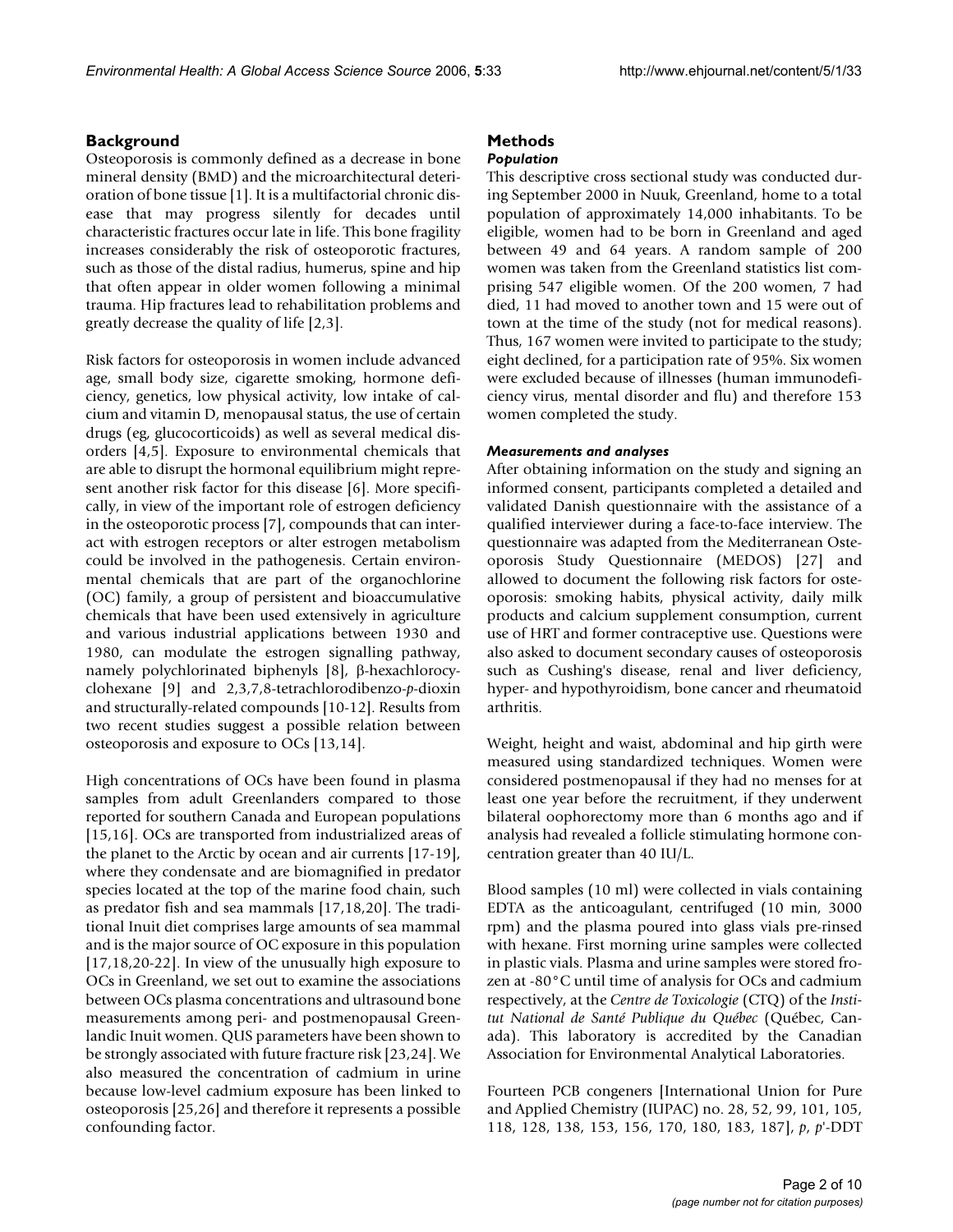(dichlorodiphenyltrichloroethane) and its major metabolite *p*, *p*'-DDE (*p*, *p*'-dichlorodiphenyl-dichloroethylene), hexachlorobenzene (HCB) and 8 other chlorinated pesticides [α-chlordane, γ-chlordane, aldrin, β-hexachlorocyclohexane (β-HCH), mirex, oxychlordane, *cis*-nonachlor, and *trans*-nonachlor] were analysed by high-resolution gas chromatography with electron capture detection. A 1:1:3 mixture of ammonium sulfate:ethanol:hexane was first added to the plasma to extract OCs. The extracts were then concentrated and purified on two Florosil columns (60–100 mesh; Fisher Scientific, Nepean, Ontario, Canada). The OCs were measured in the purified extracts with an HP 5890 high-resolution gas chromatograph equipped with dual-capillary columns (HP Ultra I and Ultra II) and dual Ni-63 electron capture detectors (Hewlett-Packard, Palo Alto, CA, USA). The limit of detection was based on 3 times the average standard deviation of noise and was 0.08 μg/L for *p*, *p*'-DDE, *p*, *p*'-DDT and β-HCH, and 0.04 μg/L for all other compounds. The average percent recoveries were greater than 95%. Coefficients of variations (CVs) based on repeated analyses of a standard reference material (SRM 1589; N = 15) ranged from 3.9% to 18.5%, except for PCB 105 and *p*, *p*'-DDT, for which CVs were 31.6% and 26.2%, respectively.

Plasma OC concentrations were expressed on a lipid basis. We calculated the total plasma lipid concentration from the concentrations of cholesterol esters, free cholesterol, triglycerides and phospholipids [28], which were measured using standard enzymatic procedures.

Urine samples were analysed for cadmium by graphite furnace atomic absorption spectrometry and concentrations were corrected for urinary creatinine content to take into account differences in urinary output between participants. Duplicates were run every 10 samples. The CV of the method based on repeated analyses of a standard reference material from CTQ interlaboratory comparison program ( $N = 34$ ) was 2.0%, and the limit of detection was 0.2 μg/L.

## *Bone measurements*

QUS bone measurements were performed at the right calcaneum using the Achilles™ ultrasound bone densitometer (Lunar Corporation, Madison, WI, USA). This technique is fast (approximately 3 minutes), simple, non invasive, safe (radiation-free), inexpensive and portable. The heel is immersed in water and an ultrasonic pulse propagates through the bone. Three QUS parameters were measured: 1) broadband ultrasound attenuation (BUA, dB/MHz), which reflects bone density as well as its architecture; 2) speed of sound (SOS, m/sec), which reflects bone density and elasticity; and 3) bone stiffness index (SI, %), which reflects the rigidity of the bone structure. SI was computed from BUA and SOS measurements using the manufacturer's equation and expressed as a percentage of young adults' average peak SI. The densitometer was calibrated daily using the acoustic phantom provided by the manufacturer and showed no drift. *In vivo* precision was evaluated by repeated measurements conducted among 15 subjects: CVs were 0.8% for BUA, 0.2% for SOS and 1.1% for SI.

# *Statistical analysis*

Because distribution of values for organochlorine concentrations in plasma lipids and urinary cadmium concentrations were skewed right, they were log-transformed and the geometric mean was used as the measure of central tendency. A concentration equal to half of the detection limit was given for samples with levels below the detection limit. Means of bone measurements were compared for dichotomous risk factors using Student's *t* tests. We used Pearson's correlation coefficients to assess correlations between QUS measurements and continuous risk factors. PCB 153 was used as a surrogate of the organochlorine mixture present in the traditional diet because concentrations of this congener in plasma were strongly correlated to those of most other OCs. Nevertheless, since β-HCH, *p*, *p*'-DDE and HCB were not as strongly correlated to PCB 153 (Pearson's  $r = 0.75-0.78$ ), statistical analyses were also performed with these variables. In order to verify the association between bone measurements and concentrations of OCs, multivariate regression analyses were performed. We evaluated the confounding effect of osteoporosis risk factors on the relation between OCs and QUS parameters and retained only factors associated with bone measurements ( $p \le 0.10$ ) in the regression models. Statistical significance was set at  $\alpha = 0.05$ . Multiple linear regression assumptions regarding the homogeneity of variance and the normality of residues were met when log-transformed OC concentrations were entered in the models. Statistical analyses were performed using SAS Statistical program version 8.0 (SAS Institute Inc., Cary, NC, USA).

# **Results**

Our study population consisted of 153 Inuit women, mostly postmenopausal whose age ranged between 49 and 64 years (Table 1). Approximately half of the women had a body mass index (BMI) exceeding 27 kg/m2. Most were sedentary, smoked cigarettes, and were not taking calcium supplement or HRT at the time of the study. A majority of women also never used contraceptives. Mean (geometric) urinary cadmium concentration was 1.4 μg/g creatinine (95%-confidence interval =  $1.3-1.6$ ), with values ranging from 0.2 to 7.6  $\mu$ g/g creatinine (N = 141).

Concentrations of the 25 OCs measured in plasma samples from the 153 participating women are shown in Table 2. Data are provided only for compounds for which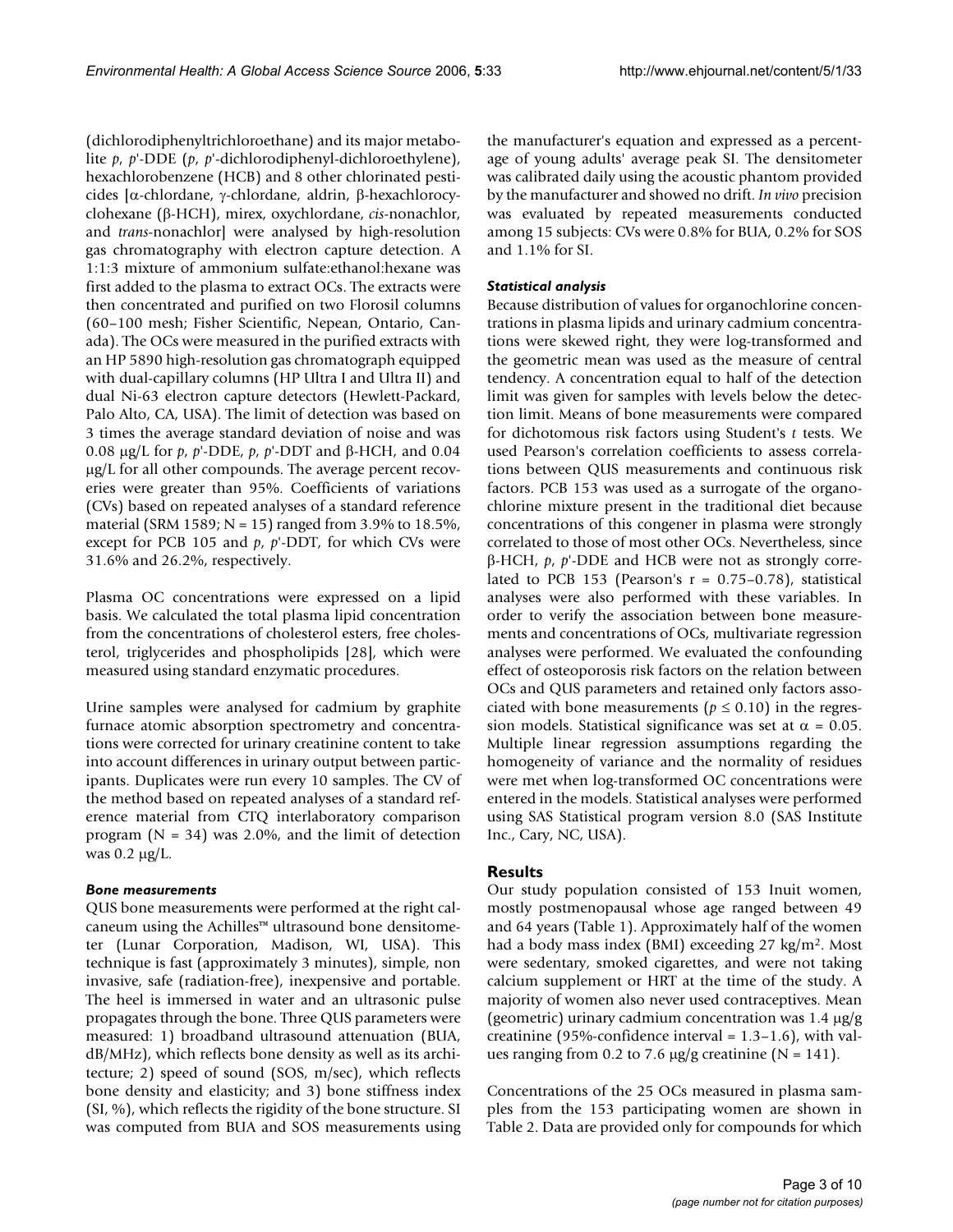| <b>Variables</b>             | Mean ± SD        | Min   | Max   | <b>Variables</b>                  | <b>Categories</b> | %    |
|------------------------------|------------------|-------|-------|-----------------------------------|-------------------|------|
| Age (years)                  | $55.3 \pm 4.4$   | 49.0  | 64.0  | Smoking habits                    | Smoker            | 74.5 |
|                              |                  |       |       |                                   | Former smoker     | 11.8 |
|                              |                  |       |       |                                   | Never smoker      | 13.7 |
| Weight (kg)                  | $68.0 \pm 15.2$  | 36.0  | 102.0 | Physical activity                 | Sedentary         | 73.9 |
|                              |                  |       |       |                                   | Active*           | 26.1 |
| Height (cm)                  | $156.2 \pm 6.6$  | 142.0 | 171.0 | Dairy products (Portions per day) | $0$ to $2$        | 71.3 |
|                              |                  |       |       |                                   | 3 and more        | 28.7 |
| Body mass index $(kg/m2)$    | $27.9 \pm 6.1$   | 14.4  | 43.4  | Calcium supplement use            | Yes.              | 8.5  |
|                              |                  |       |       |                                   | No.               | 91.5 |
| Waist circumference (cm)     | $93.4 \pm 14.4$  | 64.0  | 131.0 | Menopausal $(n = 141)$            | Yes.              | 87.9 |
|                              |                  |       |       |                                   | No.               | 2.1  |
| Abdominal circumference (cm) | $96.3 \pm 14.2$  | 67.0  | 129.0 | Current HRT use                   | Yes.              | 8.5  |
|                              |                  |       |       |                                   | No.               | 94.8 |
| Hip circumference (cm)       | $103.3 \pm 10.3$ | 82.0  | 130.0 | Former contraceptive use          | <b>Yes</b>        | 40.5 |
|                              |                  |       |       |                                   | No                | 59.5 |

**Table 1: Characteristics of the 153 peri- and postmenopausal Inuit women**

\*Active: at least one period of physical activity (20–30 min duration) per week over the last three months; sedentary: less than one period of physical activity per week.

70% of the samples contained concentrations above the detection limit of the analytical method. The geometric mean concentration of the sum of 14 PCB congeners (ΣPCBs) was 2051 μg/kg. The most prominent congeners were PCB 153, PCB 138 and PCB 180. These three diortho substituted congeners represented 66% of ΣPCBs. Three mono-ortho substituted congeners – PCB 105, PCB 118 and PCB 156 – were detected in almost all samples and represented 11% of ΣPCBs. *p*, *p*'-DDE, the main DDT metabolite, was the chlorinated pesticide with the highest plasma concentration (mean concentration above 1000 μg/Kg), followed by *trans*-nonachlor, hexachlorobenzene, and oxychlordane, with mean concentrations between 200 and 400 μg/Kg.

Frequency distributions for QUS parameters measured at the right calcaneum of the 153 women are shown in Figure 1. Mean values for BUA, SOS, and SI were respectively 108 dB/MHz (Standard deviation  $(SD) = 11$ ; range = 68– 140), 1523 m/sec, (SD = 26; range = 1463–1595) and 79% (SD = 14; range =  $47-117$ ).

We first tested relations between QUS parameters and selected dichotomous risk factors for osteoporosis and noted that postmenopausal women, women who were not currently using HRT and those who never used contraceptives had significantly lower values of all three QUS parameters compared to their respective counterparts (Table 3). The level of physical activity was marginally linked to BUA, SOS and SI values. Smoking and taking calcium supplements only influenced BUA values, while the consumption of dairy products had no statisticallysignificant influence on QUS measurements. Correlation analyses revealed that age was negatively correlated to all

three QUS parameters (Pearson's r ranging from -0.31 to - 0.42;  $p < 0.001$ ). All anthropometric measurements were positively correlated to QUS measurements but the strongest correlations were observed for weight (r = 0.33 – 0.50; *p* < 0.001) and height (r = 0.41 – 0.46; *p* < 0.001). Urinary cadmium concentrations were negatively correlated to QUS parameters (r varying from -0.23 to -0.29; *p*  $< 0.005$ ).

Correlations coefficients between QUS parameters and concentrations of selected organochlorines in plasma are listed in Table 4. Concentrations of PCB 153 (log-transformed) were negatively correlated to BUA, SOS and SI measurements ( $p < 0.001$ ). We also tested correlations between QUS parameters and other OCs that were not strongly correlated to PCB 153 levels. Hexachlorobenzene concentrations were correlated with the three QUS parameters, but not those of *p*, *p*'-DDE and β-HCH.

Results of multiple linear regression analyses are presented in Table 5. PCB 153 was not associated with QUS parameters in models that included potential confounding factors, although associations were nearly significant in SOS and BUA models ( $p = 0.072$ ). The significant independent predictors of QUS measurements were age, weight, current HRT use and former oral contraceptives use. These variables accounted for 38%, 34% and 39% of the variance in BUA, SOS and SI values respectively (*p* < 0.001). Urinary Cd concentration was not retained in the final regression models as it was not associated with any of the bone measurements ( $p > 0.7$ ). HCB concentrations were also not associated with QUS parameters in multivariate analyses (data not shown). Additional exploratory analyses were conducted with concentrations of mono-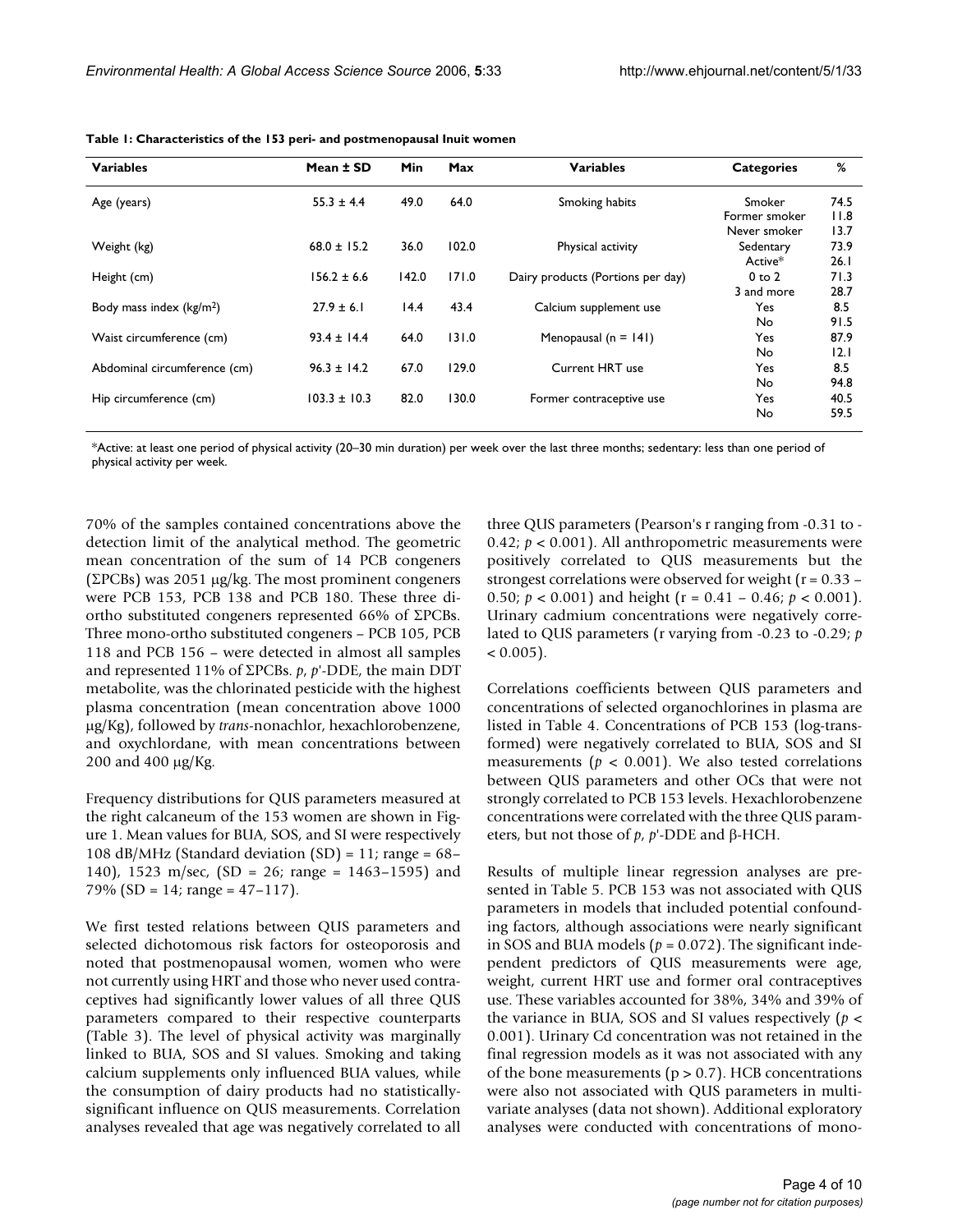| <b>Variables</b>              | % detected | Geometric mean (95% CI) | Min             | Max   |
|-------------------------------|------------|-------------------------|-----------------|-------|
| <b>PCBs (IUPAC No)</b>        |            |                         |                 |       |
| 28                            | 83         | $7.7(6.8 - 8.7)$        | ND <sup>*</sup> | 111.1 |
| 52                            | 76         | $7.3(6.4 - 8.4)$        | <b>ND</b>       | 80.0  |
| 99                            | 100        | 88.0 (80.1-96.6)        | 9.3             | 294.7 |
| 0                             | 84         | $8.9(7.9 - 10.0)$       | <b>ND</b>       | 36.6  |
| 105                           | 98         | $22.5(20.2-25.1)$       | <b>ND</b>       | 77.7  |
| $ $ $ $ 8                     | 100        | $121.9$ (111.9–132.8)   | 19.7            | 371.8 |
| 128                           | 23         |                         |                 |       |
| 138                           | 100        | 418.2 (384.4-454.9)     | 70.6            | 1385  |
| 153                           | 100        | 578.6 (530.2-631.3)     | 93.8            | 1993  |
| 156                           | 100        | 77.2 (70.9-83.9)        | 11.4            | 295.9 |
| 170                           | 100        | $132.5$ (121.4–144.6)   | 20.7            | 606.4 |
| 180                           | 100        | 350.6 (319.8-384.4)     | 57.9            | 1709  |
| 183                           | 100        | $41.7(38.3 - 45.4)$     | 7.4             | 160.0 |
| 187                           | 100        | 164.3 (150.7-179.0)     | 24.2            | 660.3 |
| $\Sigma$ PCBs                 | 100        | 2051 (1886-2229)        | 341             | 7384  |
| <b>Chlorinated pesticides</b> |            |                         |                 |       |
| Aldrin                        | 3          |                         |                 |       |
| $\beta$ -HCH                  | 100        | 49.4 (46.3-52.6)        | 16.2            | 134.6 |
| $\gamma$ -Chlordane           | 25         |                         |                 |       |
| cis-Nonachlor                 | 100        | 87.2 (79.3-96.0)        | 9.5             | 287.5 |
| $p, p'$ -DDE                  | 100        | 1192 (1083-1313)        | 94.2            | 6464  |
| $p, p'$ -DDT                  | 95         | 33.5 (29.9-37.6)        | <b>ND</b>       | 145.6 |
| <b>HCB</b>                    | 100        | 289.0 (264.3-316.0)     | 56.9            | 1458  |
| Mirex                         | 100        | 39.6 (34.9-45.0)        | <b>ND</b>       | 242.4 |
| Oxychlordane                  | 100        | 214.6 (192.6-239.0)     | 15.9            | 1268  |
| trans-Nonachlor               | 100        | 388.7 (351.8-429.5)     | 40.7            | 1903  |

**Table 2: Plasma organochlorine concentrations (**μ**g/kg lipids) in the 153 peri- and postmenopausal Inuit women**

\*ND; not detected

ortho substituted PCB congeners, even though concentrations of these congeners were highly correlated to those of PCB 153 (Pearson's  $r \ge 0.90$ ). In similar models (data not shown), statistically significant associations were noted between PCB 156 concentrations and BUA (β = -8.12; standard error (SE) = 3.65;  $p = 0.028$ ), SOS (β = -22.68; SE = 9.07; *p* = 0.014) and SI values (β = -11.95; SE = 4.53; *p* = 0.009). Concentrations of PCB 105 and PCB 118 were not associated with QUS parameters in multivariate models.

## **Discussion**

This cross-sectional study was designed to investigate the association between exposure to OCs and osteoporosisrelated ultrasound bone measurements in peri- and postmenopausal Inuit women from Greenland. Exposure of the Greenlandic Inuit population to OCs is high compared to North American and European populations [15] and we hypothesized that exposure to these compounds might favor the osteoporotic process. We found no statistically-significant association between QUS parameters and concentrations of PCB 153, a surrogate for exposure to the majority of OCs present in plasma samples of participants.

Some studies have investigated the relation between biomarkers of OC exposure and the risk of fractures in women. Alveblom et al. [13] compared fracture risks between fishermen and their wives from the Swedish east coast on the Baltic Sea (exposed to OCs through fatty fish consumption) and west coasts (unexposed). The authors retrieved information on vital status and hospitalization of 17,823 persons from 1987 to 1996, among which 671 had been hospitalized due to osteoporotic fractures. Poisson regression models taking age and calendar year into account revealed a significantly increased incidence rate ratio (IRR: 2.29, 95% confidence intervals (CI): 1.23– 4.28) for vertebral fractures among east-coast women. The authors could not exclude that confounding from differences in smoking habits between the populations might explain part of the observed effects. Wallin et al [29] conducted a questionnaire study to further assess the impact of consuming OC-contaminated fish on the self-reported fracture incidence in fishermen and their wives from Swedish east and west coasts. Hip, vertebral, and wrist fractures were classified as osteoporotic. No differences in fracture incidence were observed between the east-coast (exposed) and west-coast (unexposed) cohorts. East-coast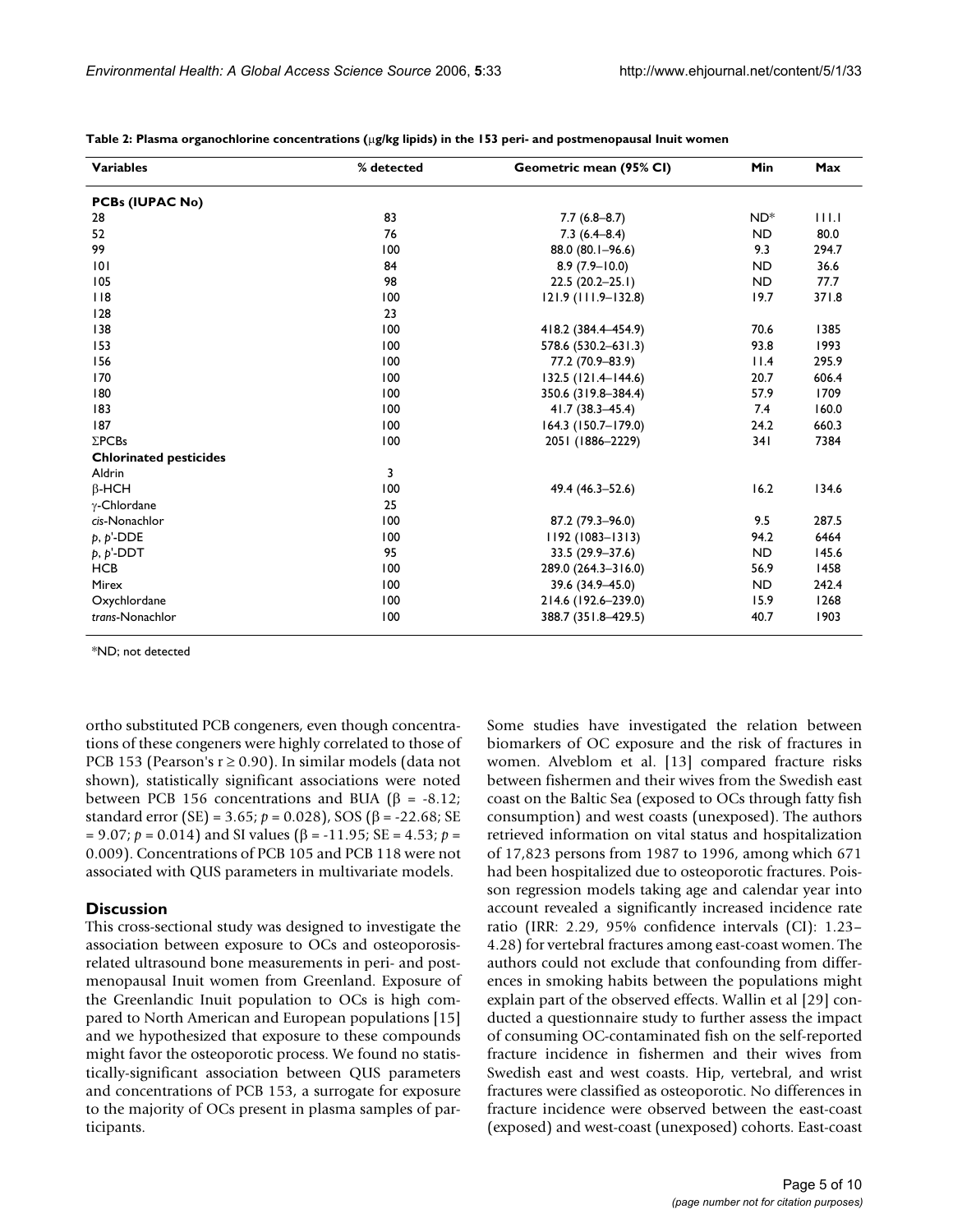

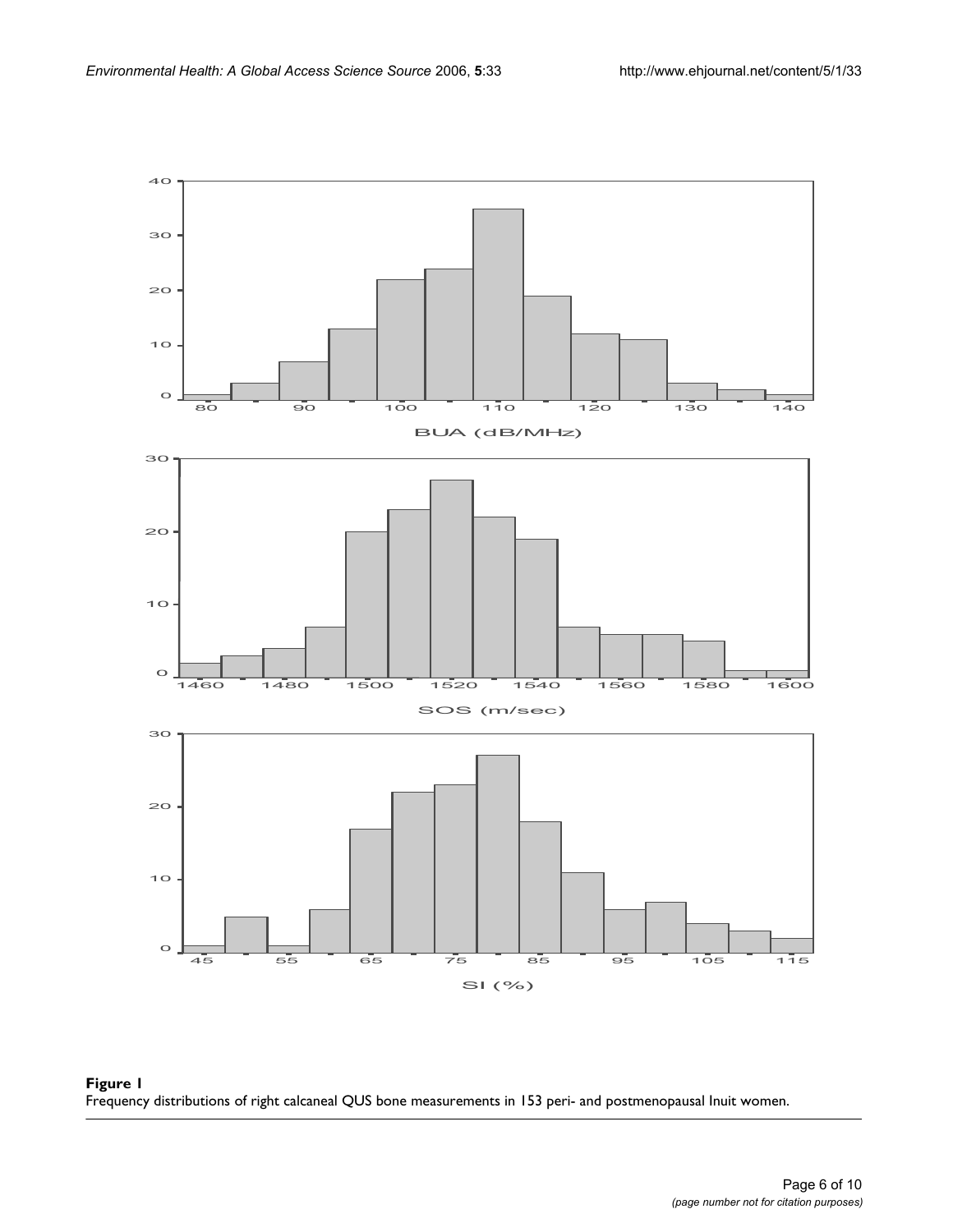|                          |                  | <b>BUA (dB/MHz)</b> |                   | SOS (m/sec)    |                 | Stiffness index (%) |  |
|--------------------------|------------------|---------------------|-------------------|----------------|-----------------|---------------------|--|
|                          | Mean ± SD        | $p$ -value $*$      | Mean ± SD         | $b$ -value $*$ | Mean ± SD       | $p$ -value*         |  |
| Smoking habits           |                  |                     |                   |                |                 |                     |  |
| Smoker                   | $107.2 \pm 11.5$ | 0.025               | $1521.9 \pm 27.3$ | 0.409          | $77.5 \pm 14.5$ | 0.099               |  |
| Former and never smoker  | $110.9 \pm 7.7$  |                     | $1525.9 \pm 22.4$ |                | $81.1 \pm 10.5$ |                     |  |
| Physical activity        |                  |                     |                   |                |                 |                     |  |
| Sedentary                | $107.2 \pm 10.9$ | 0.075               | $1520.6 \pm 25.2$ | 0.064          | $77.2 \pm 13.4$ | 0.048               |  |
| Active                   | $110.8 \pm 10.0$ |                     | $1529.5 \pm 28.0$ |                | $82.1 \pm 13.7$ |                     |  |
| Dairy products           |                  |                     |                   |                |                 |                     |  |
| $0$ to $2$ /day          | $108.4 \pm 10.8$ | 0.668               | $1523.3 \pm 26.6$ | 0.767          | $78.7 \pm 13.7$ | 0.713               |  |
| $\geq$ 3/day             | $107.6 \pm 10.8$ |                     | $1521.9 \pm 25.2$ |                | $77.8 \pm 13.5$ |                     |  |
| Calcium supplement       |                  |                     |                   |                |                 |                     |  |
| Yes                      | $114.2 \pm 5.6$  | 0.001               | $1527.8 \pm 22.0$ | 0.485          | $83.9 \pm 9.2$  | 0.130               |  |
| No                       | $107.6 \pm 11.0$ |                     | $1522.5 \pm 26.5$ |                | $78.0 \pm 13.9$ |                     |  |
| Menopause                |                  |                     |                   |                |                 |                     |  |
| Yes                      | $106.7 \pm 9.9$  | 0.024               | $1518.9 \pm 24.7$ | 0.001          | $76.3 \pm 12.6$ | 0.003               |  |
| No                       | $112.8 \pm 13.5$ |                     | $1540.4 \pm 28.9$ |                | $86.5 \pm 16.3$ |                     |  |
| Current HRT use          |                  |                     |                   |                |                 |                     |  |
| Yes                      | $117.1 \pm 9.7$  | 0.002               | $1546.9 \pm 20.0$ | < 0.001        | $91.3 \pm 10.8$ | < 0.001             |  |
| No                       | $107.3 \pm 10.5$ |                     | $1520.7 \pm 25.6$ |                | $77.3 \pm 13.2$ |                     |  |
| Former contraceptive use |                  |                     |                   |                |                 |                     |  |
| Yes                      | $112.1 \pm 9.8$  | < 0.001             | $1534.3 \pm 25.1$ | < 0.001        | $84.3 \pm 12.7$ | < 0.001             |  |
| No                       | $105.4 \pm 10.6$ |                     | $1515.1 \pm 24.0$ |                | $74.5 \pm 12.8$ |                     |  |

**Table 3: Univariate analyses of relations between quantitative ultrasound bone measurements and risk factors for osteoporosis (n = 153)**

\*Student *t* Test

wives with more than one meal of fatty fish from the Baltic Sea per month had, however, an increased fracture incidence as compared with that of the east-coast wives who ate, at most, one such a meal per month (age-adjusted IRR  $= 1.68$ , 95% CI = 1.00–2.84). In both of these studies, OC exposure was indirectly assessed through fish consumption, which might have introduced misclassification of exposure.

Few studies investigated relations between OC exposure and bone mineral density measurements. No association was found between plasma *p*, *p*'-DDE concentrations and BMD measured at the lumbar spine and radius in 103 peri- and postmenopausal American women (mean age = 54.5 years) who had participated in the Mount Sinai Medical Center Longitudinal Normative Bone Density Study from 1984 to 1987 [30]. Beard et al. [14] examined the relationship between serum *p*, *p*'-DDE concentrations and bone mineral density in 68 Australian sedentary women aged 45 to 64 years old. The authors observed that *p*, *p*'- DDE levels (mean serum concentration = 3.9 ppb) were negatively correlated to BMD ( $r = -0.27$ ,  $p = 0.03$ ). The strongest multivariate model explained 21% of bone mineral density variation ( $p = 0.002$ ) and comprised logtransformed  $p$ ,  $p'$ -DDE concentrations ( $p = 0.018$ ), age ( $p$  $= 0.002$ ), and years of HRT use ( $p = 0.10$ ) as predictor variables. Finally, Wallin et al. [31] recruited 184 wives of fishermen from the east coast of Sweden (median age 62 years) to participate in an examination of their forearm BMD, using dual energy x-ray absorptiometry (DXA). Uni-

**Table 4: Pearson's correlation coefficients (r) between quantitative ultrasound bone measurements and plasma organochlorines concentrations (n = 153)**

|                     | <b>BUA (dB/MHz)</b> |         |         | SOS (m/sec) | <b>Stiffness index (%)</b> |         |  |
|---------------------|---------------------|---------|---------|-------------|----------------------------|---------|--|
|                     |                     | b-value |         | b-value     |                            | p-value |  |
| PCB $153$ ( $log$ ) | $-0.29$             | < 0.001 | $-0.32$ | < 0.001     | $-0.33$                    | < 0.001 |  |
| $\beta$ -HCH (log)  | $-0.02$             | 0.784   | $-0.09$ | 0.252       | $-0.06$                    | 0.427   |  |
| $p, p'$ -DDE (log)  | $-0.06$             | 0.479   | $-0.10$ | 0.236       | $-0.08$                    | 0.306   |  |
| HCB (log)           | $-0.17$             | 0.035   | $-0.26$ | 0.001       | $-0.23$                    | 0.004   |  |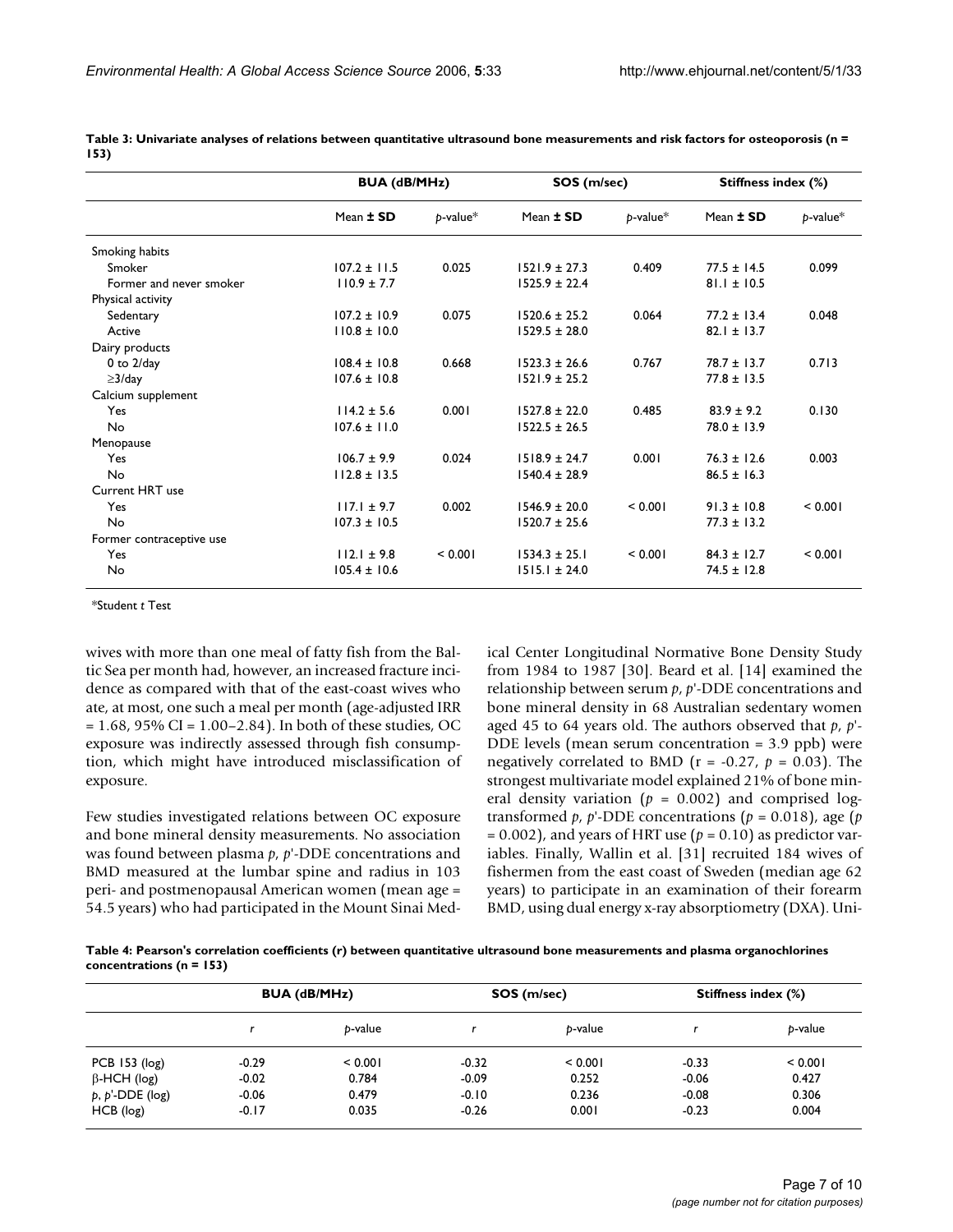| <b>Variables</b>         | <b>BUA (dB/MHz)</b>       |         | SOS (m/sec)   |         | <b>Stiffness index</b>    |         |
|--------------------------|---------------------------|---------|---------------|---------|---------------------------|---------|
|                          | $\beta$ (SE) <sup>*</sup> | b-value | $\beta$ (SE)* | b-value | $\beta$ (SE) <sup>*</sup> | p-value |
| R <sup>2</sup>           | 0.38                      | < 0.001 | 0.34          | < 0.001 | 0.39                      | < 0.001 |
| PCB 153 $(log)*$         | $-4.59(3.20)$             | 0.153   | -14.41 (7.95) | 0.072   | $-7.19(3.98)$             | 0.072   |
| Age (years)              | $-0.33(0.18)$             | 0.071   | $-1.54(0.45)$ | 0.001   | $-0.65(0.22)$             | 0.004   |
| Weight (kg)              | 0.31(0.05)                | < 0.001 | 0.40(0.12)    | 0.001   | 0.31(0.06)                | < 0.001 |
| Current HRT use          | 6.26(2.60)                | 0.017   | 16.31(6.46)   | 0.013   | 8.93(3.23)                | 0.006   |
| Former contraceptive use | 3.38(1.56)                | 0.031   | 9.78(3.87)    | 0.012   | 4.93(1.94)                | 0.012   |

**Table 5: Multiple regression models for predicting quantitative ultrasound bone measurements (n = 153)**

\*Regression coefficients (standard error)

variate analyses showed significant negative associations between BMD and PCB 153 or *p*, *p*'-DDE concentrations, but after adjustment for age and body mass index, these associations did not remain, similarly to what was observed in the present study.

Additional exploratory analyses in our study revealed significant associations between QUS bone measurements and PCB 156 concentrations, a congener with dioxin-like properties. Animal studies have shown that dioxin-like OCs may impair normal bone metabolism and result in increased bone fragility [32-34]. PCB 126, a non-ortho coplanar PCB congener, impaired the mineralization process of tibiae in rats [33] and also reduced the collagen content and serum osteocalcin concentrations, resulting in impaired maximum torque and stiffness of the rat humerus [34]. Although biologically plausible, the association noted between PCB 156 and QUS parameters may be due to chance and needs to be replicated in another study in which all dioxin-like OCs would be measured and taken into consideration in statistical analyses.

Data on bone measurements and osteoporosis risk factors obtained in the 153 Inuit women can be compared to those gathered from 2972 southern Quebec women of the same age group (mean =  $55.8$  years, ranging form  $49-64$ years old) who were recruited during the same period by our research group (unpublished data). The same questionnaires and ultrasound apparatus were used for data collection in both settings. The mean  $\pm$  SD for BUA in southern Quebec women was  $112 \pm 9$  dB/MHz,  $1545 \pm 29$ m/sec for SOS and  $87 \pm 13\%$  for SI. Mean values for BUA, SOS and SI in Inuit women from Greenland are respectively 4%, 1.4% and 9.5% lower that those measured in southern Quebec women. A larger proportion of Inuit women smoked (74.5% vs 14.5%) and was sedentary (73.9% vs 24.7%), while a smaller proportion of Inuit women was taking calcium supplements (8.5% vs 46.7%) and HRT (8.5% vs 51.9%) compared to southern Quebec women. Furthermore, mean weight (68.0 vs 66.4 kg) and BMI (27.9 vs 26.5 kg/m<sup>2</sup>) were slightly higher in Greenlandic Inuit women than in southern Quebec women. These differences in osteoporosis risk factors might explain the lower values for QUS measurements obtained in Greenlandic Inuit women compared to women from southern Quebec.

Other studies conducted in Alaska have shown that Inuit women are at risk for osteoporosis. A study conducted in the 70's using direct photon absorptiometry revealed that Alaskan Inuit women had an earlier onset and greater intensity of bone loss beginning in the forties, around menopause, compared to Caucasian women in the US. Alaskan Inuit women lost on average 5% more bone mass per decade than Caucasian American women [35,36]. Martin et al. [37] reported that the bone mineral content of Inuit women decreased by 50% between the third and sixth decades. More recently, Filner et al. [38] evaluated the prevalence of risk factors for osteoporosis in women from 13 geographic areas in Alaska and noted that low bone density (defined as a T-score of -1.0 or less) measured at the calcaneum by ultrasonography was more prevalent in Native than non-Native women (45.3% in Native vs 22.1% in non-Native,  $p < 0.001$ ). These authors concluded that increasing calcium intake and decreasing the prevalence of smoking would likely reduce the prevalence of osteoporosis in Native women.

A limitation of our study is its cross-sectional design, which can lead to an underestimation of the true association because some subjects might not have been available at the time of ascertainment. Moreover, the exposure is measured at the same time as the health condition of the subject, which makes it difficult to correctly establish a causal relation. Also, our assessment of the physical activity was based on a single question, which documented how many times per week during the last three months had the woman practiced a physical activity for at least 20 to 30 minutes. This question which was validated in a group of workers from southern Canada [39] might have introduced some information bias. Finally, our study relied on QUS measurements at the right calcaneum to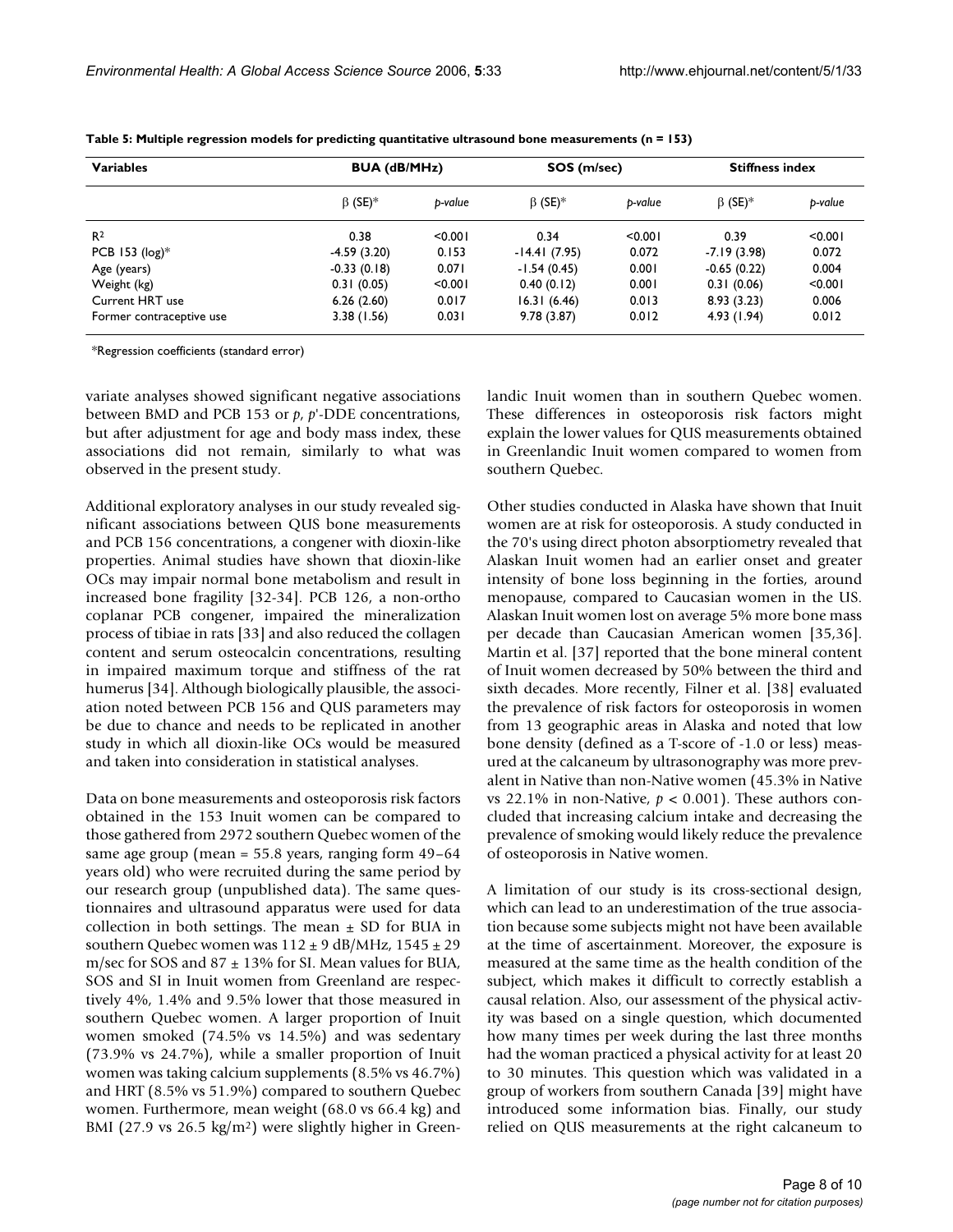assess bone properties instead of the gold-standard vertebral BMD measurements. Several studies have however shown that QUS measurements are good predictors of the bone density and quality that are related to the risk of osteoporosis [24,40-43] and to the risk of fracture in early postmenopausal women [41,43].

# **Conclusion**

In summary, we observed that plasma OC concentrations were not associated with QUS parameters in multivariate models adjusted for age, body size and hormone intake. Exploratory analyses indicated that PCB 156, a congener with limited dioxin-like activity, might be related to bone measurements in this population, but this hypothesis clearly needs to be tested in another setting. We are currently studying the relation between OC exposure and QUS measurements in Inuit women from Nunavik (Arctic Quebec, Canada). In this study, the concentration of all dioxin-like compounds in plasma of participants will be measured by the dioxin-receptor chemical-activated luciferase expression (DR-CALUX) assay. Women will be followed prospectively in order to accurately define the onset and the rate of bone loss. In the meantime, actions should be taken to reduce the prevalence of smoking in Greenlandic Inuit women, which is a known risk factor of osteoporosis. In addition, dietary supplementation with calcium and vitamin D [44] might also be warranted in this population.

## **Competing interests**

The author(s) declare that they have no competing interests.

## **Authors' contributions**

SC participated in the design of the study, acquisition of data, interpretation of the data, and drafted the manuscript. PA participated in the interpretation of the statistical analysis, helped to draft the manuscript and revised it critically. SD conceived of the study, and helped to draft the manuscript. CB participated in the design of the study, acquisition of data, and helped to draft the manuscript. GM conceived of the study, participated in its design and coordination and helped to draft the manuscript. HSP conceived of the study, participated in its design and coordination and helped to draft the manuscript. SG performed the statistical analysis and helped to draft the manuscript. ED conceived of the study, helped to draft the manuscript, and revised it critically.

## **Acknowledgements**

We would like to thank the Inuit women of Nuuk who participated to this research project and the medical and health care professionals from the Center of Primary Health Care Queen's Ingrid Hospital for their assistance in collecting data. Specials thanks are extended to Mikael Skytte who contributed as interpreter during the field work, and to Jean-Philippe Weber and Alain Leblanc of the *Centre de Toxicologie* of the *Institut National de Santé* 

*Publique du Québec* (INSPQ, Québec, Canada) for supervising the analytical chemistry work. We also thank Carole Blanchet and Rabia Louchini (INSPQ) for reviewing the manuscript. This study was funded by the Commission for Scientific Research in Greenland and by Helsefonden from Denmark.

#### **References**

- 1. Genant HK, Cooper C, Poor G, Reid I, Ehrlich G, Kanis J, Nordin BE, Barrett-Connor E, Black D, Bonjour LP, Dawson-Hughes B, Delmas PD, Dequeker J, Ragi Eis S, Gennary C, Johnell O, Johnston CC Jr, Lau EM, Liberman UA, Lindsay R, Martin TJ, Masri B, Mautalen CA, Meunier PJ, Khaltaev N, *et al.*: **[Interim report and recommendations](http://www.ncbi.nlm.nih.gov/entrez/query.fcgi?cmd=Retrieve&db=PubMed&dopt=Abstract&list_uids=10692972) [of the World Health Organization Task-Force for Oste](http://www.ncbi.nlm.nih.gov/entrez/query.fcgi?cmd=Retrieve&db=PubMed&dopt=Abstract&list_uids=10692972)[oporosis.](http://www.ncbi.nlm.nih.gov/entrez/query.fcgi?cmd=Retrieve&db=PubMed&dopt=Abstract&list_uids=10692972)** *Osteoporos Int* 1999, **10:**259-264.
- 2. Brantus JF, Delmas PD: **[Ostéoporose. Épidémiologie, étiologie,](http://www.ncbi.nlm.nih.gov/entrez/query.fcgi?cmd=Retrieve&db=PubMed&dopt=Abstract&list_uids=9183972) [diagnostic, prévention. Pathologie de l'appareil locomoteur.](http://www.ncbi.nlm.nih.gov/entrez/query.fcgi?cmd=Retrieve&db=PubMed&dopt=Abstract&list_uids=9183972)** *Rev Prat* 1997, **47:**917-922.
- 3. Papadimitropoulos EA, Coyte PC, Josse RG, Greenwood CE: **[Cur](http://www.ncbi.nlm.nih.gov/entrez/query.fcgi?cmd=Retrieve&db=PubMed&dopt=Abstract&list_uids=9371065)[rent and projected rates of hip fracture in Canada.](http://www.ncbi.nlm.nih.gov/entrez/query.fcgi?cmd=Retrieve&db=PubMed&dopt=Abstract&list_uids=9371065)** *CMAJ* 1997, **157:**1357-1363.
- 4. Lane NE: **Epidemiology, etiology, and diagnosis of osteoporosis.** *Am J Obstet Gynecol* 2006, **194(Suppl 2):**S3-11.
- 5. North American Menopause Society: **[Management of osteoporo](http://www.ncbi.nlm.nih.gov/entrez/query.fcgi?cmd=Retrieve&db=PubMed&dopt=Abstract&list_uids=16735931)[sis in postmenopausal women: 2006 position statement of](http://www.ncbi.nlm.nih.gov/entrez/query.fcgi?cmd=Retrieve&db=PubMed&dopt=Abstract&list_uids=16735931) [The North American Menopause Society.](http://www.ncbi.nlm.nih.gov/entrez/query.fcgi?cmd=Retrieve&db=PubMed&dopt=Abstract&list_uids=16735931)** *Menopause* 2006, **13:**340-367.
- 6. Holmes P, Rumsby P, Harrison PT: **[Endocrine disrupters and](http://www.ncbi.nlm.nih.gov/entrez/query.fcgi?cmd=Retrieve&db=PubMed&dopt=Abstract&list_uids=15207025) [menopausal health.](http://www.ncbi.nlm.nih.gov/entrez/query.fcgi?cmd=Retrieve&db=PubMed&dopt=Abstract&list_uids=15207025)** *J Br Menopause Soc* 2004, **10:**54-59.
- 7. Deroo BJ, Korach KS: **[Estrogen receptors and human disease.](http://www.ncbi.nlm.nih.gov/entrez/query.fcgi?cmd=Retrieve&db=PubMed&dopt=Abstract&list_uids=16511588)** *J Clin Invest* 2006, **116:**561-570.
- 8. DeCastro BR, Korrick SA, Spengler JD, Soto AM: **[Estrogenic activ](http://www.ncbi.nlm.nih.gov/entrez/query.fcgi?cmd=Retrieve&db=PubMed&dopt=Abstract&list_uids=16683629)[ity of polychlorinated biphenyls present in human tissue and](http://www.ncbi.nlm.nih.gov/entrez/query.fcgi?cmd=Retrieve&db=PubMed&dopt=Abstract&list_uids=16683629) [the environment.](http://www.ncbi.nlm.nih.gov/entrez/query.fcgi?cmd=Retrieve&db=PubMed&dopt=Abstract&list_uids=16683629)** *Environ Sci Technol* 2006, **40:**2819-2825.
- 9. Steinmetz R, Young PC, Caperell-Grant A, Gize EA, Madhukar BV, Ben-Jonathan N, Biqsby RM: **[Novel estrogenic action of the pes](http://www.ncbi.nlm.nih.gov/entrez/query.fcgi?cmd=Retrieve&db=PubMed&dopt=Abstract&list_uids=8968093)[ticide residue beta-hexachlorocyclohexane in human breast](http://www.ncbi.nlm.nih.gov/entrez/query.fcgi?cmd=Retrieve&db=PubMed&dopt=Abstract&list_uids=8968093) [cancer cells.](http://www.ncbi.nlm.nih.gov/entrez/query.fcgi?cmd=Retrieve&db=PubMed&dopt=Abstract&list_uids=8968093)** *Cancer Res* 1996, **56:**5403-5409.
- 10. Abdelrahim M, Ariazi E, Kim K, Khan S, Barhoumi R, Burghardt R, Liu S, Hill D, Finnell R, Wlodarczyk B, Jordan VC, Safe S: **[3-Methyl](http://www.ncbi.nlm.nih.gov/entrez/query.fcgi?cmd=Retrieve&db=PubMed&dopt=Abstract&list_uids=16489053)[cholanthrene and other aryl hydrocarbon receptor agonists](http://www.ncbi.nlm.nih.gov/entrez/query.fcgi?cmd=Retrieve&db=PubMed&dopt=Abstract&list_uids=16489053) [directly activate estrogen receptor alpha.](http://www.ncbi.nlm.nih.gov/entrez/query.fcgi?cmd=Retrieve&db=PubMed&dopt=Abstract&list_uids=16489053)** *Cancer Res* 2006, **66:**2459-2467.
- 11. Kharat I, Saatcioglu F: **[Antiestrogenic effects of 2,3,7,8-tetra](http://www.ncbi.nlm.nih.gov/entrez/query.fcgi?cmd=Retrieve&db=PubMed&dopt=Abstract&list_uids=8631852)[chlorodibenzo-p-dioxin are mediated by direct transcrip](http://www.ncbi.nlm.nih.gov/entrez/query.fcgi?cmd=Retrieve&db=PubMed&dopt=Abstract&list_uids=8631852)tional interference with the liganded estrogen receptor. Cross-talk between aryl hydrocarbon- and estrogen-medi[ated signaling.](http://www.ncbi.nlm.nih.gov/entrez/query.fcgi?cmd=Retrieve&db=PubMed&dopt=Abstract&list_uids=8631852)** *J Biol Chem* 1996, **271:**10533-10537.
- 12. Krishnan V, Safe S: **[Polychlorinated biphenyls \(PCBs\), dibenzo](http://www.ncbi.nlm.nih.gov/entrez/query.fcgi?cmd=Retrieve&db=PubMed&dopt=Abstract&list_uids=7685553)[p-dioxins \(PCDDs\), and dibenzofurans \(PCDFs\) as antiestro](http://www.ncbi.nlm.nih.gov/entrez/query.fcgi?cmd=Retrieve&db=PubMed&dopt=Abstract&list_uids=7685553)**gens in MCF-7 human breast cancer cells: quantitative struc-<br>ture-activity relationships. Toxicol Appl Pharmacol 1993, **[ture-activity relationships.](http://www.ncbi.nlm.nih.gov/entrez/query.fcgi?cmd=Retrieve&db=PubMed&dopt=Abstract&list_uids=7685553)** *Toxicol Appl Pharmacol* 1993, **120:**55-61.
- 13. Alveblom AK, Rylander L, Johnell O, Hagmar L: **[Incidence of hospi](http://www.ncbi.nlm.nih.gov/entrez/query.fcgi?cmd=Retrieve&db=PubMed&dopt=Abstract&list_uids=12690500)[talized osteoporotic fractures in cohorts with high dietary](http://www.ncbi.nlm.nih.gov/entrez/query.fcgi?cmd=Retrieve&db=PubMed&dopt=Abstract&list_uids=12690500) [intake of persistent organochlorine compounds.](http://www.ncbi.nlm.nih.gov/entrez/query.fcgi?cmd=Retrieve&db=PubMed&dopt=Abstract&list_uids=12690500)** *Int Arch Occup Environ Health* 2003, **76:**246-248.
- 14. Beard J, Marshall S, Jong K, Newton R, Tripplett-McBride T, Humphries B, Bronks R: **[1,1,1-trichloro-2,2-bis \(p-chlorophenyl\)](http://www.ncbi.nlm.nih.gov/entrez/query.fcgi?cmd=Retrieve&db=PubMed&dopt=Abstract&list_uids=10908100) [ethane \(DDT\) and reduced bone mineral density.](http://www.ncbi.nlm.nih.gov/entrez/query.fcgi?cmd=Retrieve&db=PubMed&dopt=Abstract&list_uids=10908100)** *Arch Environ Health* 2000, **55:**177-180.
- 15. Bjerregaard P, Dewailly E, Ayotte P, Pars T, Ferron L, Mulvad G: **[Exposure of Inuit in Greenland to organochlorines through](http://www.ncbi.nlm.nih.gov/entrez/query.fcgi?cmd=Retrieve&db=PubMed&dopt=Abstract&list_uids=11209822) [the marine diet.](http://www.ncbi.nlm.nih.gov/entrez/query.fcgi?cmd=Retrieve&db=PubMed&dopt=Abstract&list_uids=11209822)** *J Toxicol Environ Health A* 2001, **62:**69-81.
- 16. Deutch B, Pedersen HS, Hansen JC: **[Dietary composition in](http://www.ncbi.nlm.nih.gov/entrez/query.fcgi?cmd=Retrieve&db=PubMed&dopt=Abstract&list_uids=15325148) [Greenland 2000, plasma fatty acids and persistent organic](http://www.ncbi.nlm.nih.gov/entrez/query.fcgi?cmd=Retrieve&db=PubMed&dopt=Abstract&list_uids=15325148) [pollutants.](http://www.ncbi.nlm.nih.gov/entrez/query.fcgi?cmd=Retrieve&db=PubMed&dopt=Abstract&list_uids=15325148)** *Sci Total Environ* 2004, **331:**177-188.
- 17. Arctic Monitoring Assessment Programme: **Arctic Monitoring and Assessment Programme: Arctic Pollution Issues.** *Norway* 1998:1-859.
- 18. Arctic Monitoring Assessment Programme: **Arctic Monitoring and Assessment Programme: Human Health in the Arctic.** *Norway* 2002:1-137.
- 19. Hung H, Blanchard P, Halsall CJ, Bidleman TF, Stern GA, Fellin P, Muir DC, Barrie LA, Jantunen LM, Helm PA, Ma J, Konoplev A: **[Temporal](http://www.ncbi.nlm.nih.gov/entrez/query.fcgi?cmd=Retrieve&db=PubMed&dopt=Abstract&list_uids=15866271) [and spatial variabilities of atmospheric polychlorinated](http://www.ncbi.nlm.nih.gov/entrez/query.fcgi?cmd=Retrieve&db=PubMed&dopt=Abstract&list_uids=15866271)**